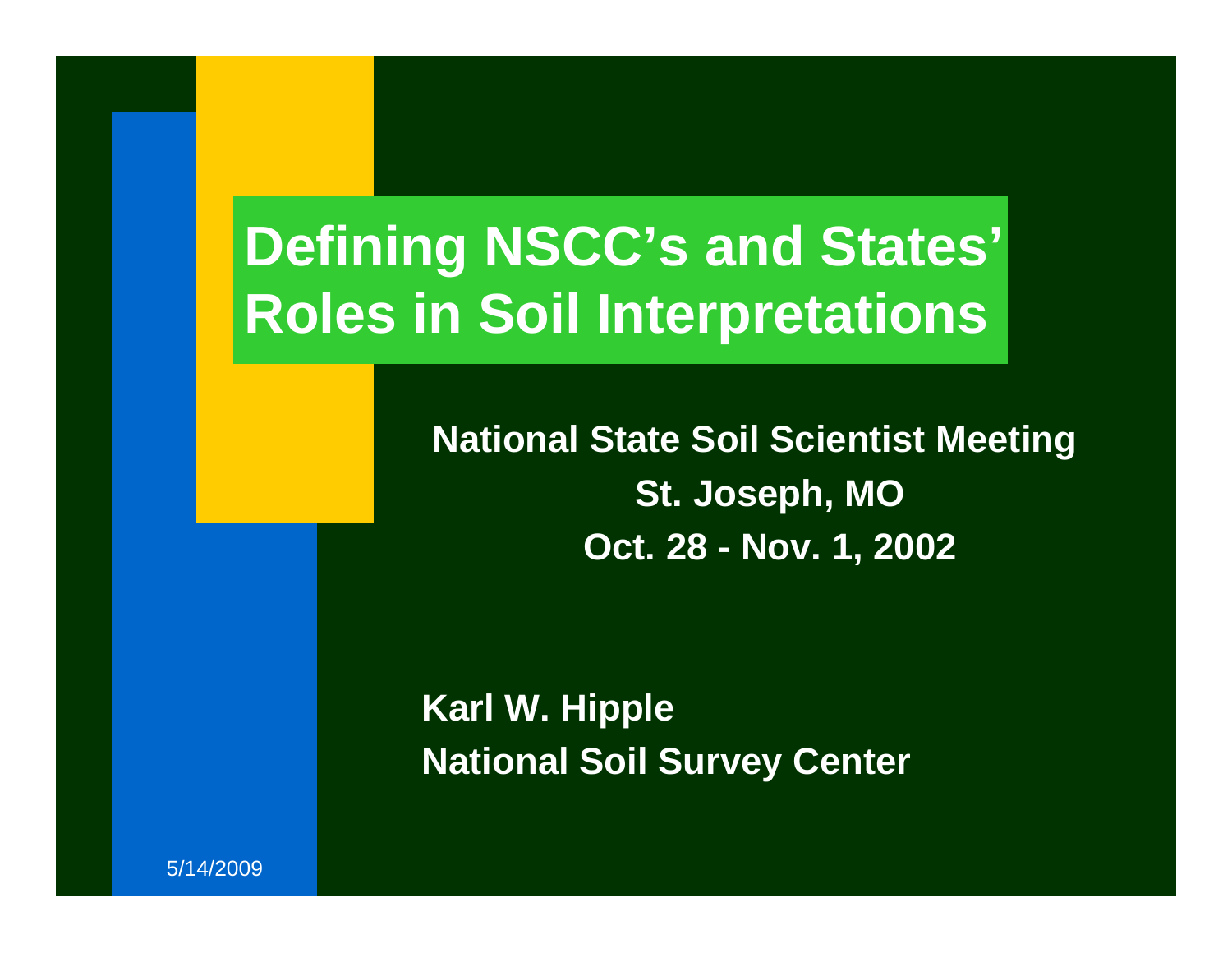#### **References.**

■ National Soil Survey Handbook (NSSH) Part 617.00 - 617.10 Interpretations - General

■ NSSH Parts 618.00 - 618.02 Soil Properties and Qualities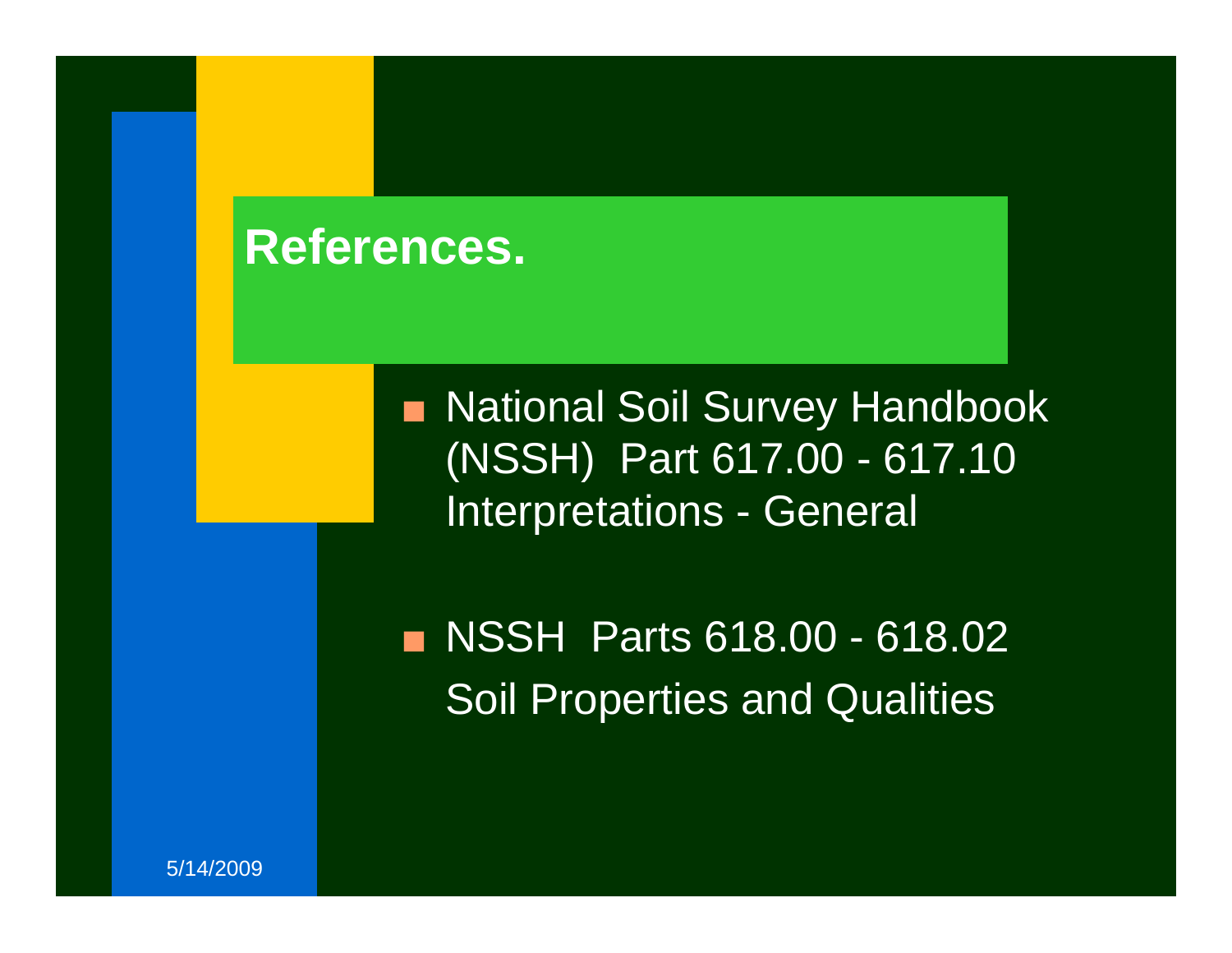#### **Introduction**

■ Soil Interpretations and Technical Soil Services are very closely linked. There is no "hard line" between the two areas - many of these comments pertain to both soil interpretations and technical soil services.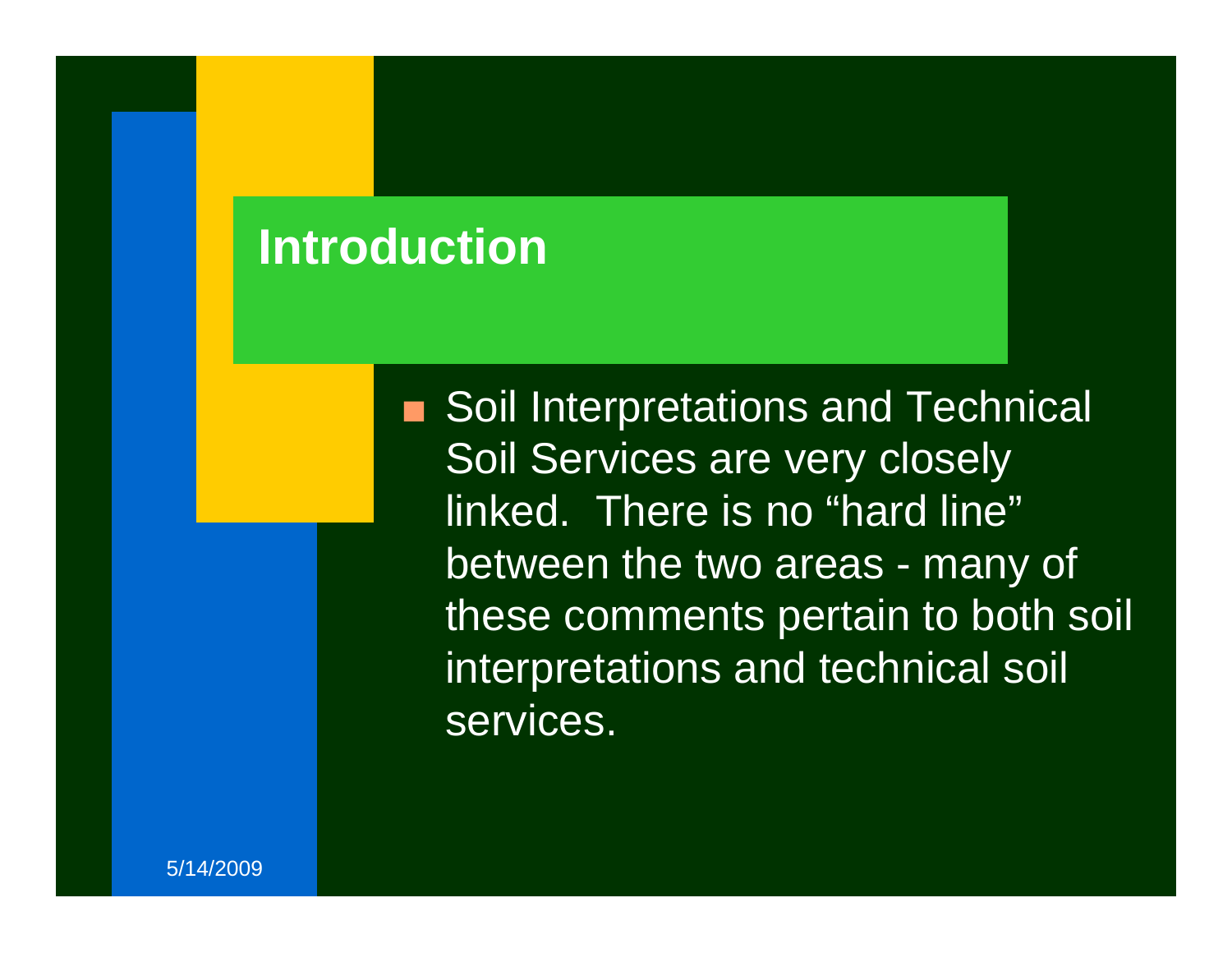# **Milton Whitney - 1899 on the purpose of classifying soils**

 $\blacksquare$  "We need to be able to transfer experience from research or the use of soils, from the fields or areas where we have experience, to other soils or areas where it is applicable" ■ Soil Interpretations - 1 method to "classify" soils (response groups)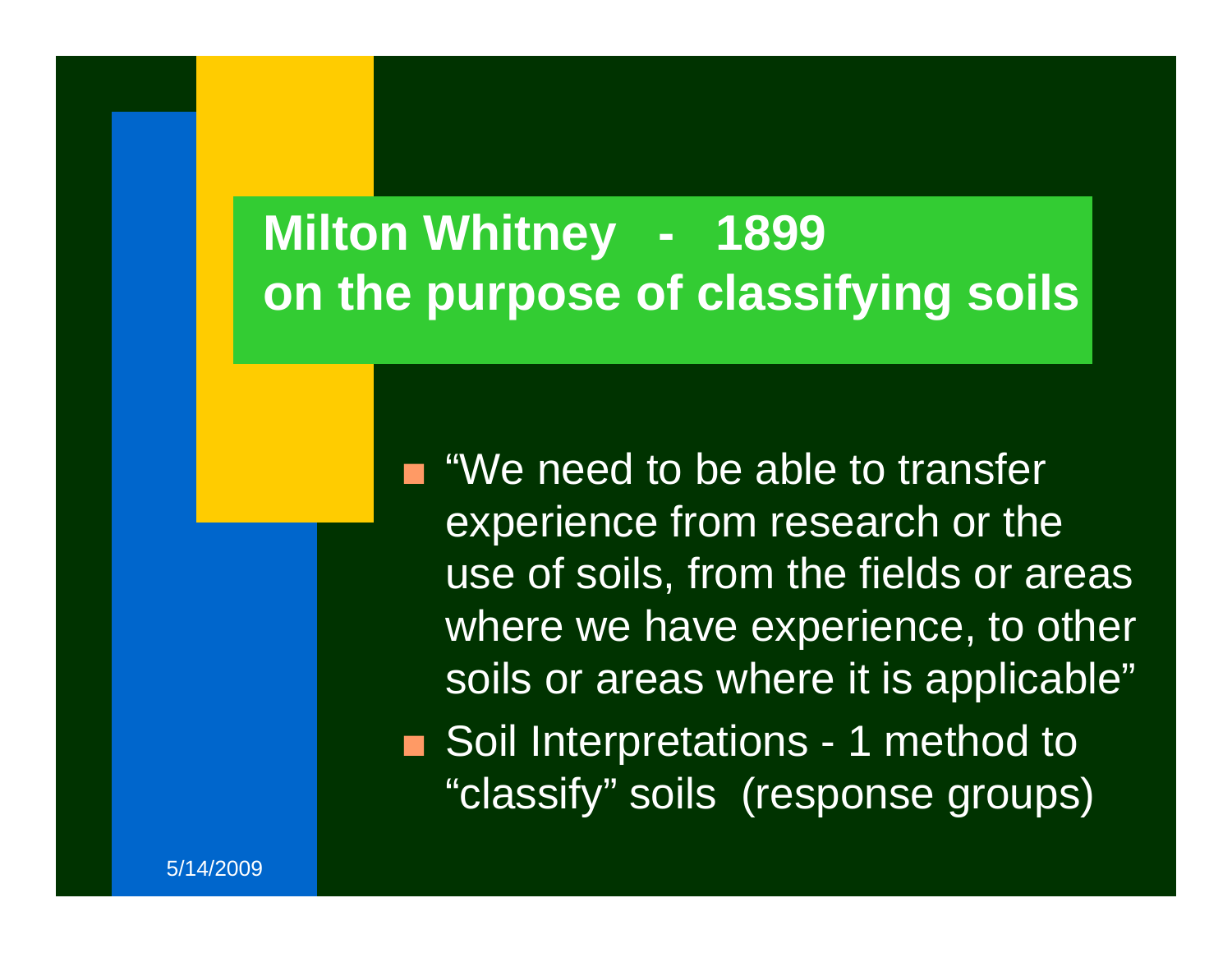# **Charles Kellogg**

- Took over Soil Survey 1935
- $\blacksquare$  Soil interpretations were again recognized as an essential function of soil survey
- "Of course, soil surveys made for predictions about land use and management…… must be practical" - 1949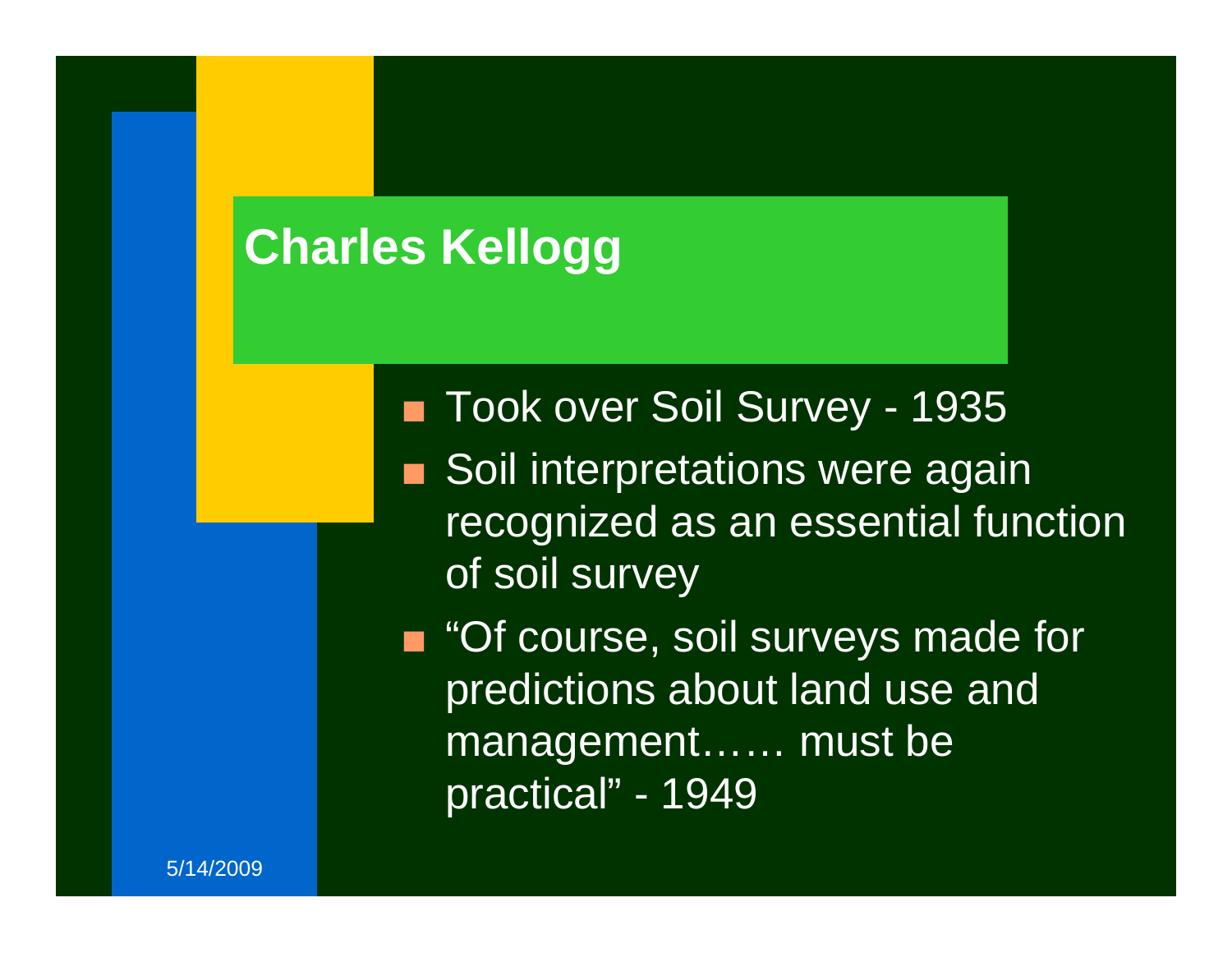# **NSSC Roles**

- $\blacksquare$  Training in developing, maintaining, storing, and retrieving soil interpretations
- QMaintaining National Interpretations
- Q Coordinating with other disciplines and programs in development of soil interpretations and standards for national applications and programs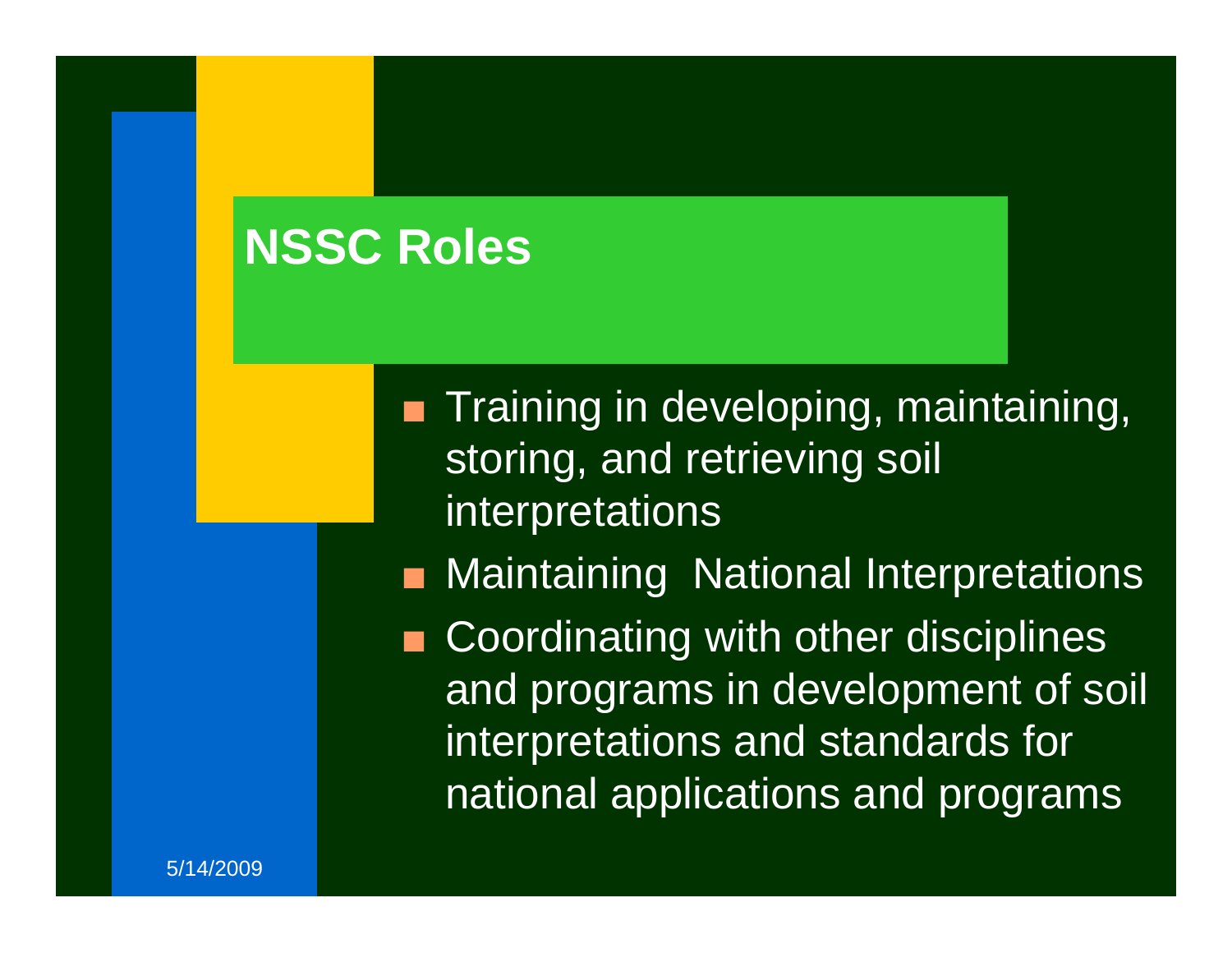### **NSSC Roles - continued**

- **Developing policy, standards,** guidelines and procedures for making soil interpretations
- $\blacksquare$  Preparing and maintaining standard guides for rating soils
- $\blacksquare$  Approving deviations from standard procedures for populating data elements used in soil interpretations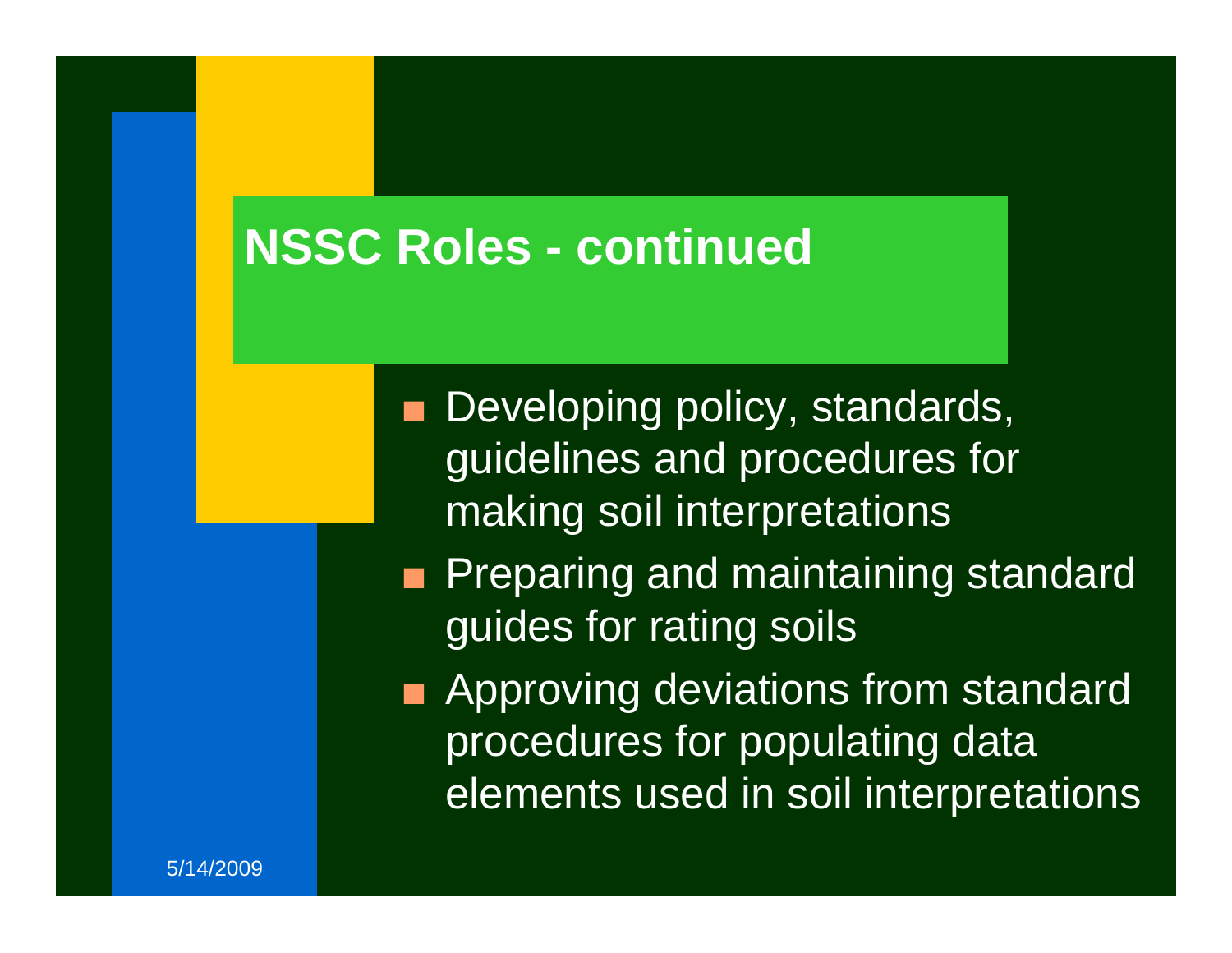#### **NSSC Roles - continued**

 $\blacksquare$  Helping others understand the science and principles of making soil interpretations

 $\blacksquare$  Assuring consistent estimation of data elements (policy - procedures)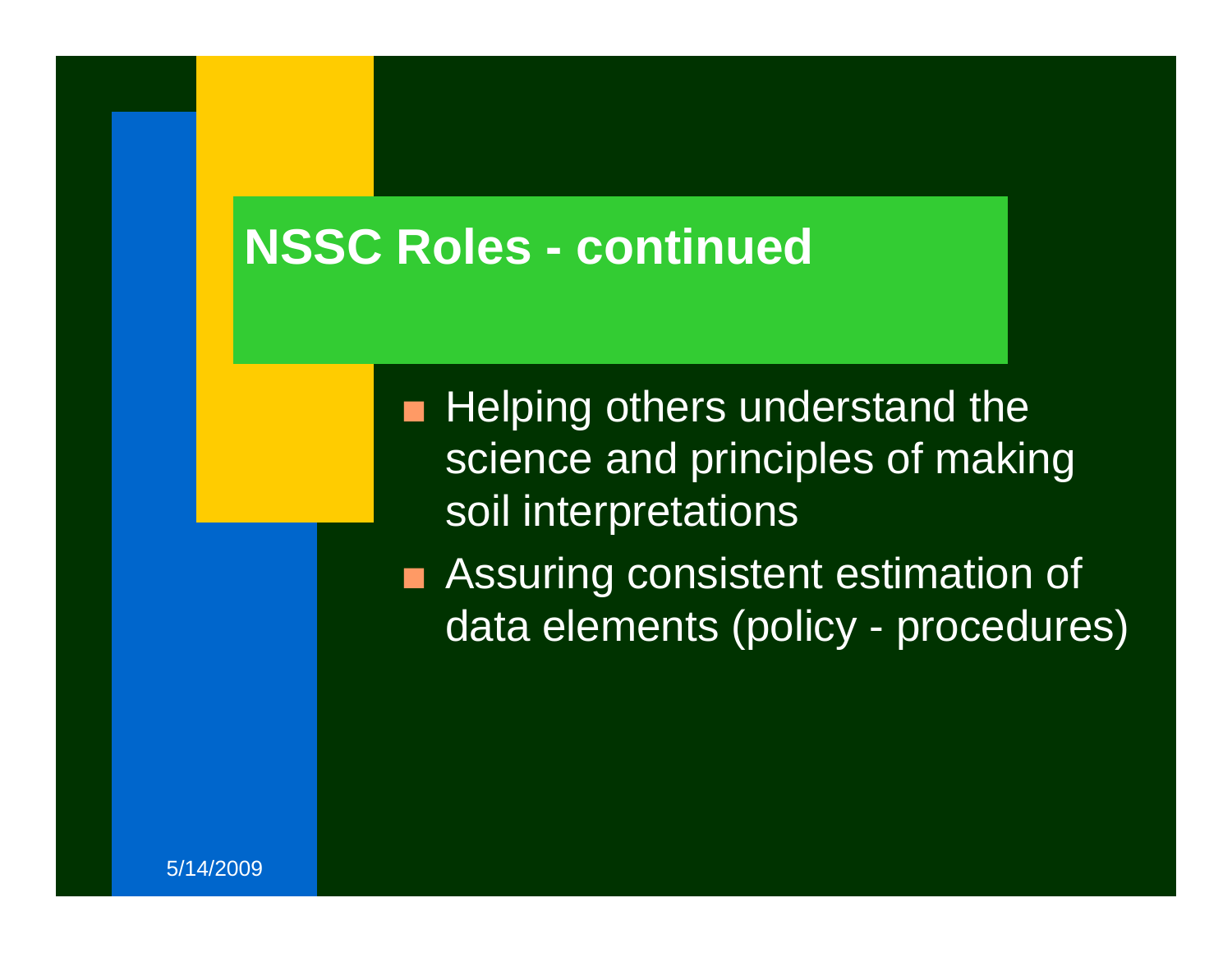### **States' Roles**

5/14/2009

- $\blacksquare$  Populate data needed to rate soils for soil interpretations
- $\blacksquare$  Assist customers understand, use and apply soil information - Training key element
- **Coordinate the development of** localized soil interpretations
- $\blacksquare$  Validate both national and local soil interpretations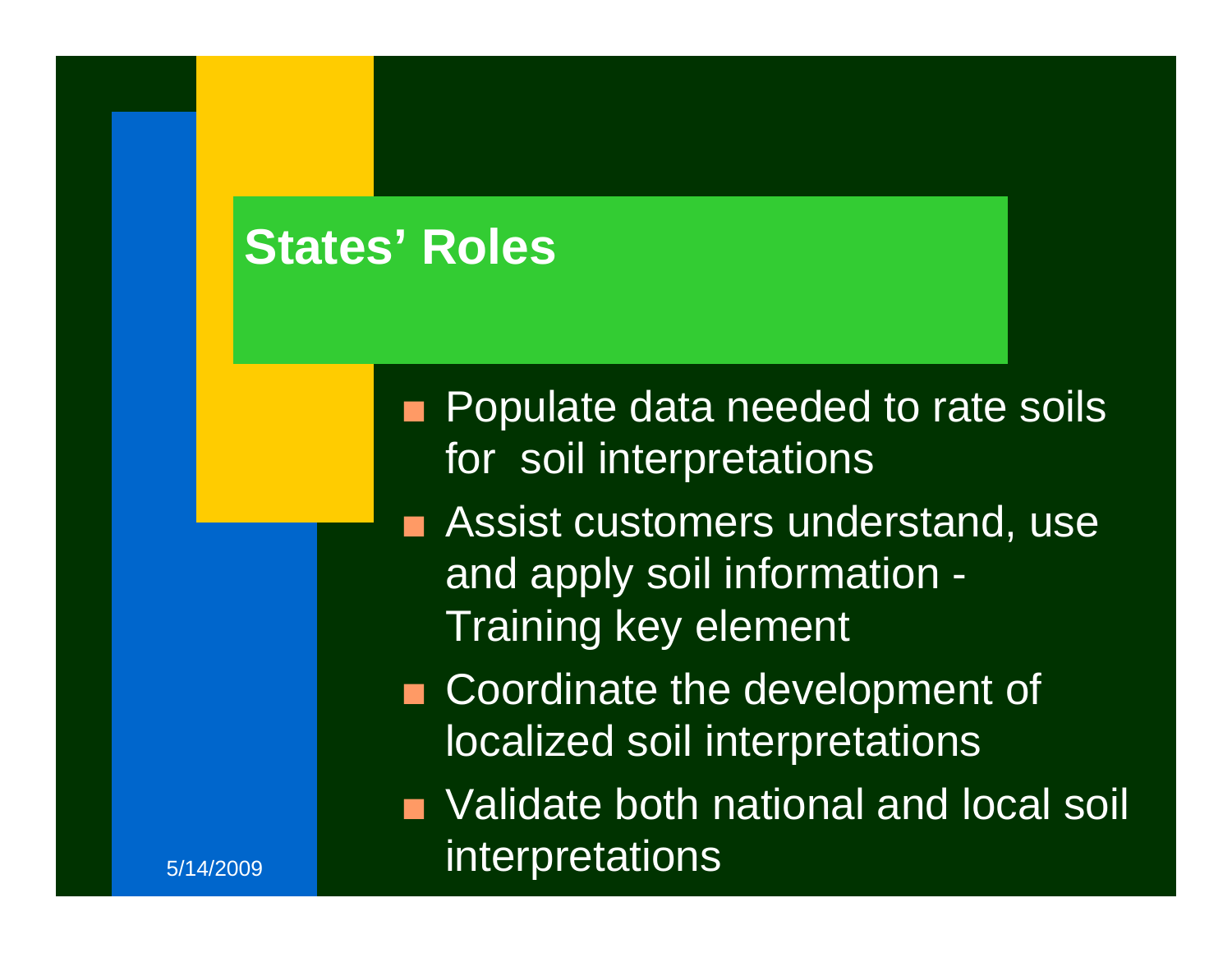#### **States' roles - continued**

- Supplement the state subset of national soil information system data with state/county specific interpretation items
- $\blacksquare$  Ensure the technical content, coordination, and quality of soil information in Field Office Technical Guides (e-FOTG)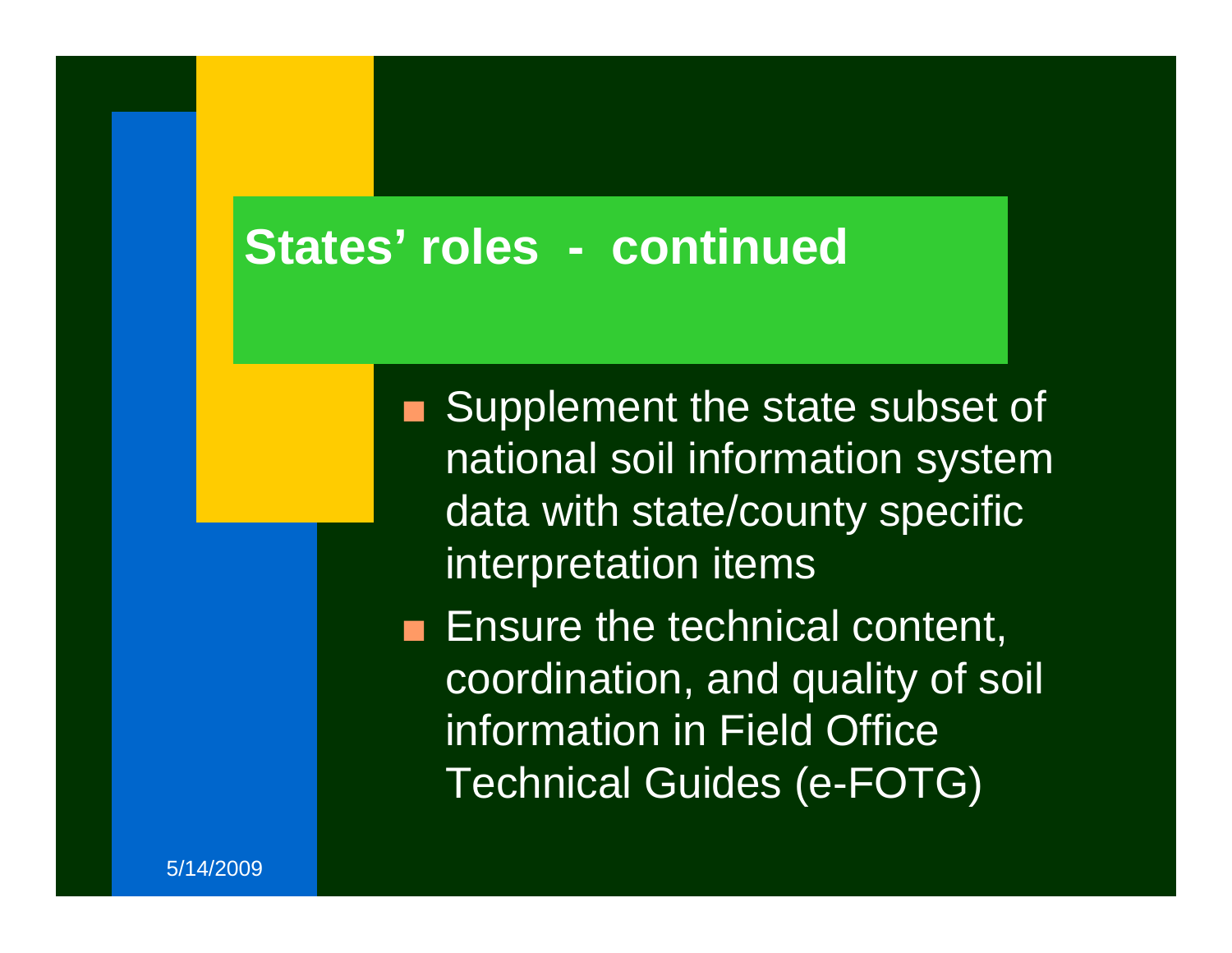#### **Current vision -**

**NSSC work with NSIAG to define** "new" set of National Interpretations **NSSC maintain the documentation** and criteria for these**NSSC become more active in** assisting States develop custom soil interpretations - (consultant role)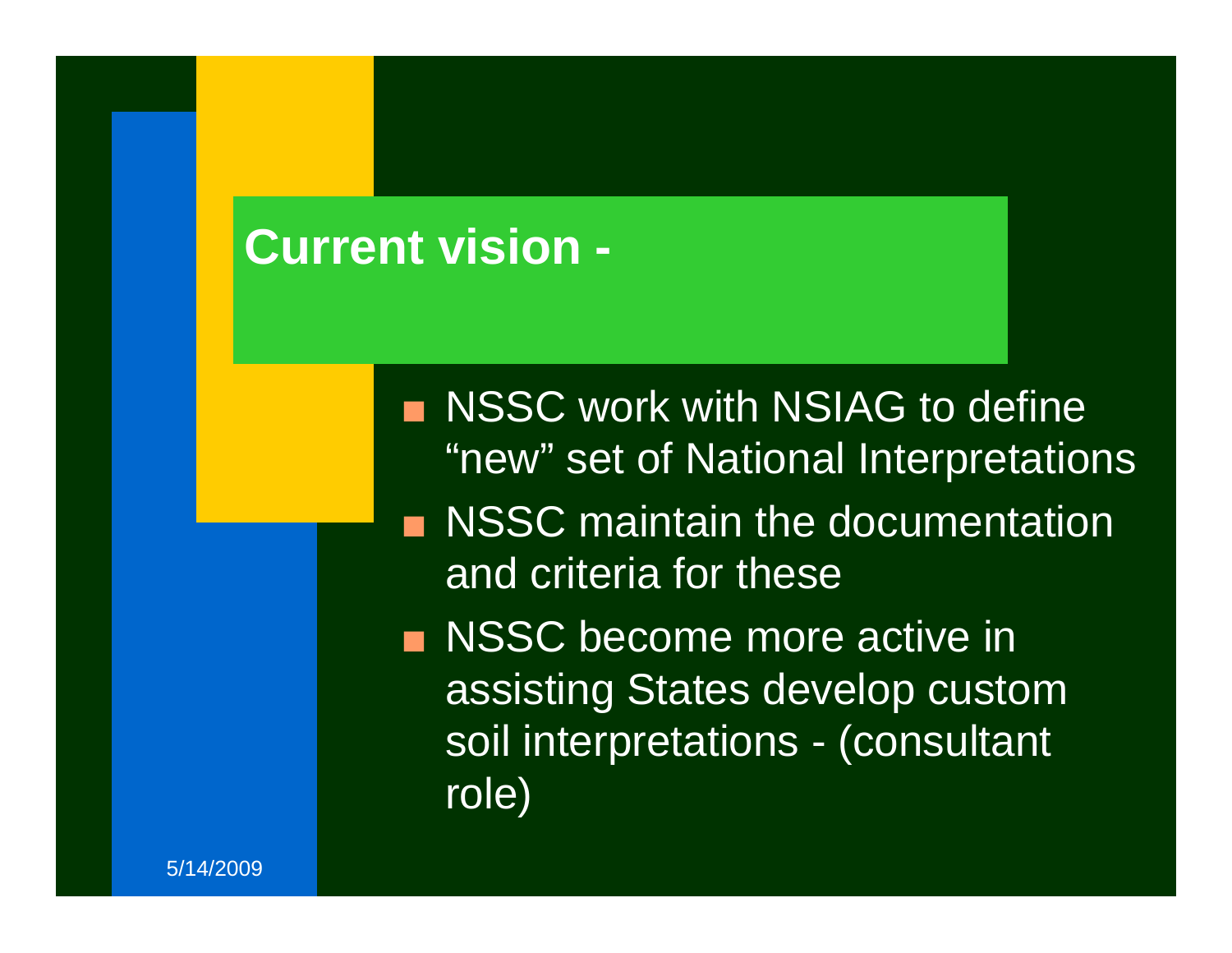### **Current Vision - continued**

 $\blacksquare$  NSSC spend more time on the science of soil interpretations **NSSC continue to develop** algorithms, validations, and calculations to help populate data elements (atterberg limits, CEC, etc.) ■ NSSC provide training to States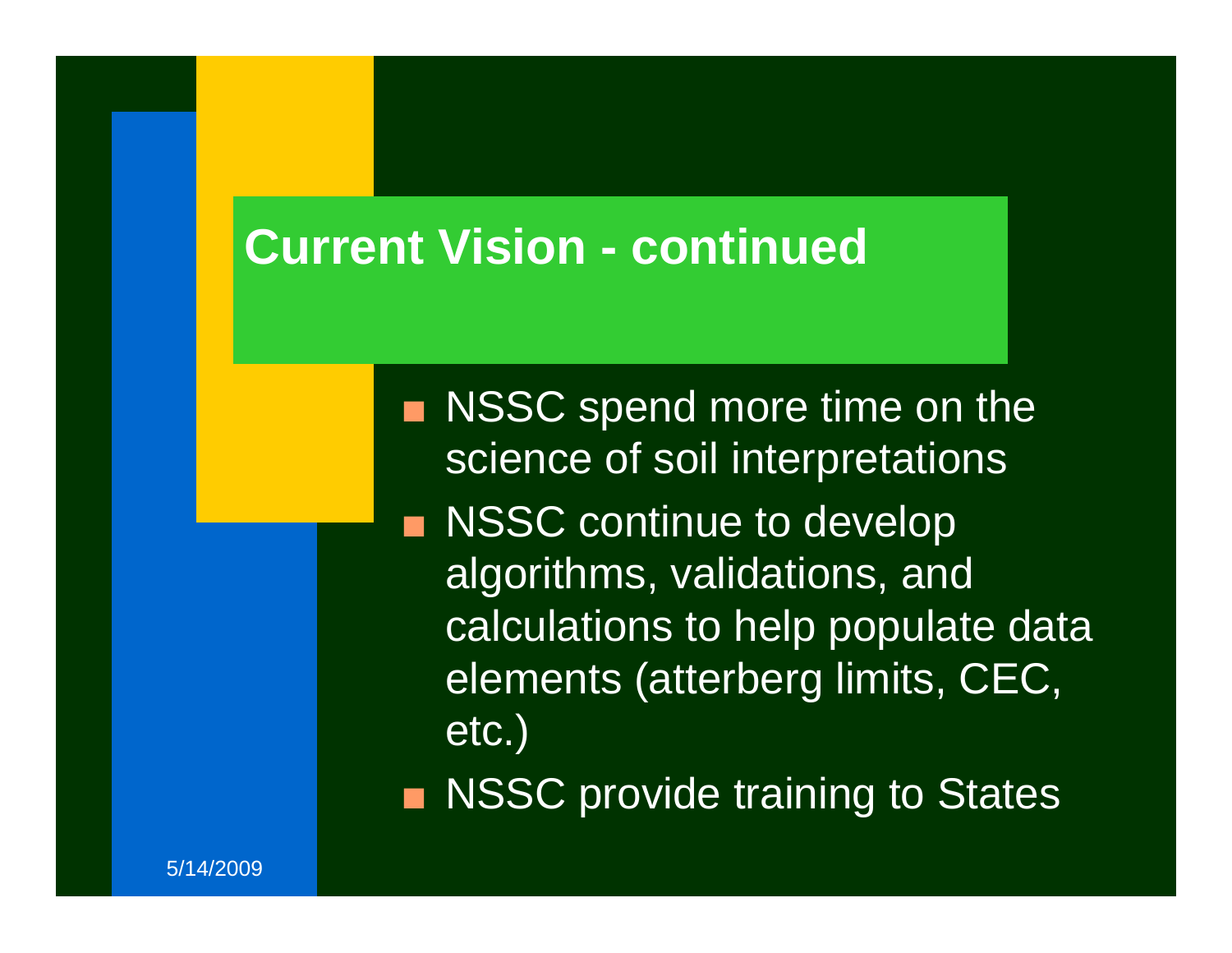#### **Current vision - continued**

■ NSSC expand soil interpretations urban, forestland, rangeland, National Park Service needs, etc.  $\blacksquare$  NSSC spend more time with the modelers as models are refined/developed

 $\blacksquare$  NSSC assure that all models are driven by single source of data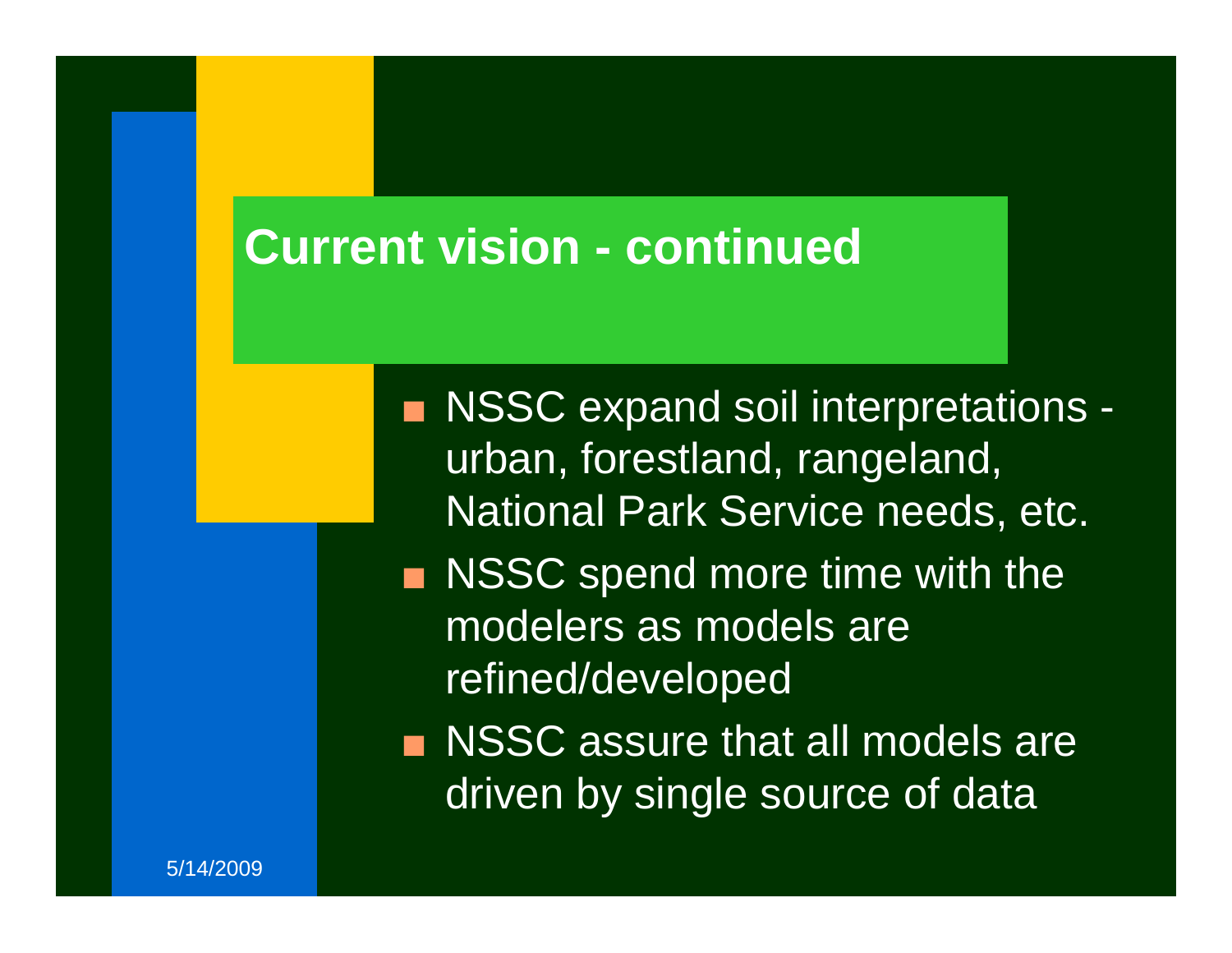# **Summary**

#### **NSSC**

- **Documentation**
- **Criteria**
- **Consultant role**
- **Algorithms**
- **Broaden soil interpretations**
- **Modelers collaboration and coordination**
- **Use dependency**
- **Training**